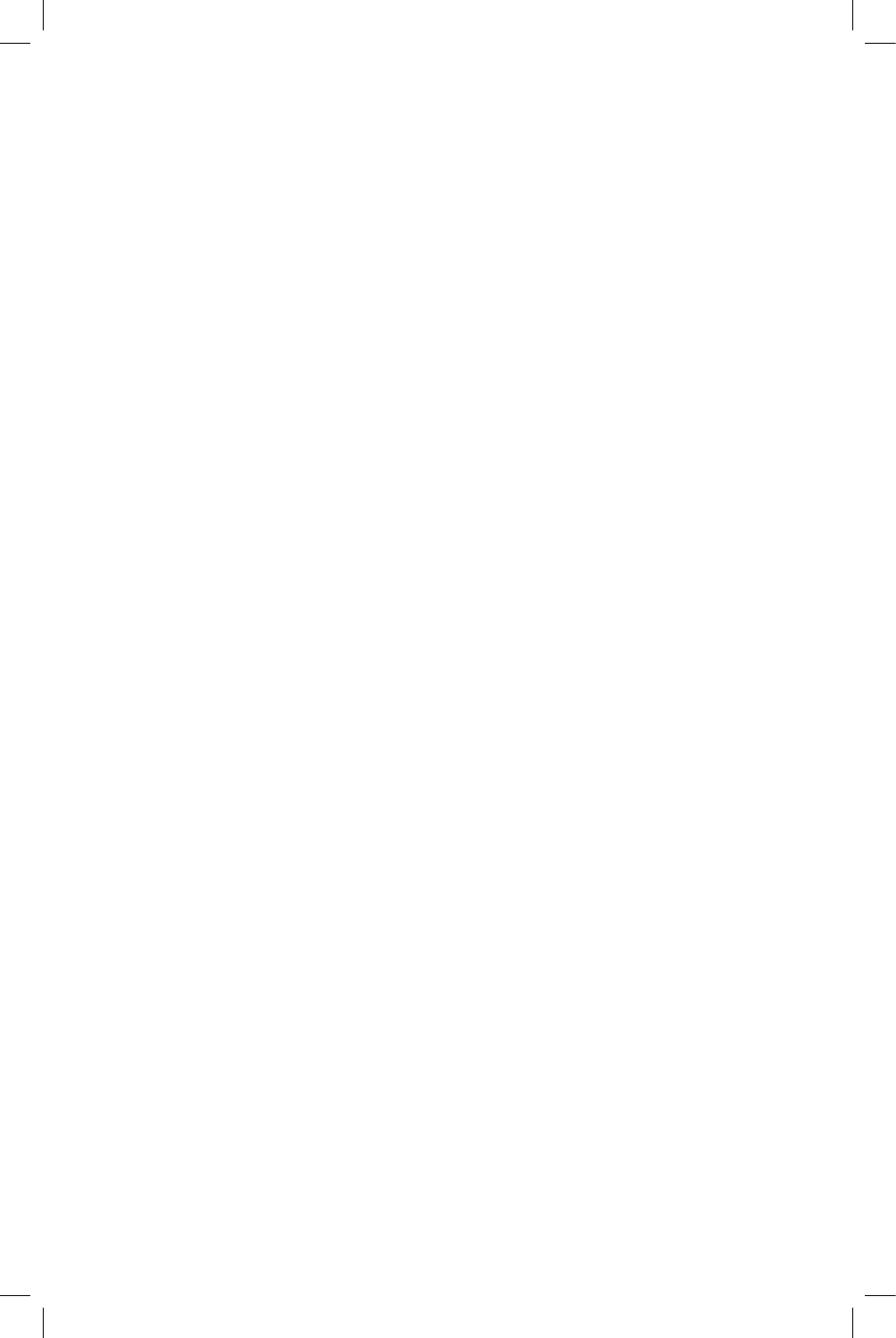# **LETTER TO A ONE L FRIEND**

## **A LITTLE GUIDE TO SEEING THE BIG PICTURE AND SUCCEEDING IN LAW SCHOOL**

**Isaac Mamaysky**



Carolina Academic Press Durham, North Carolina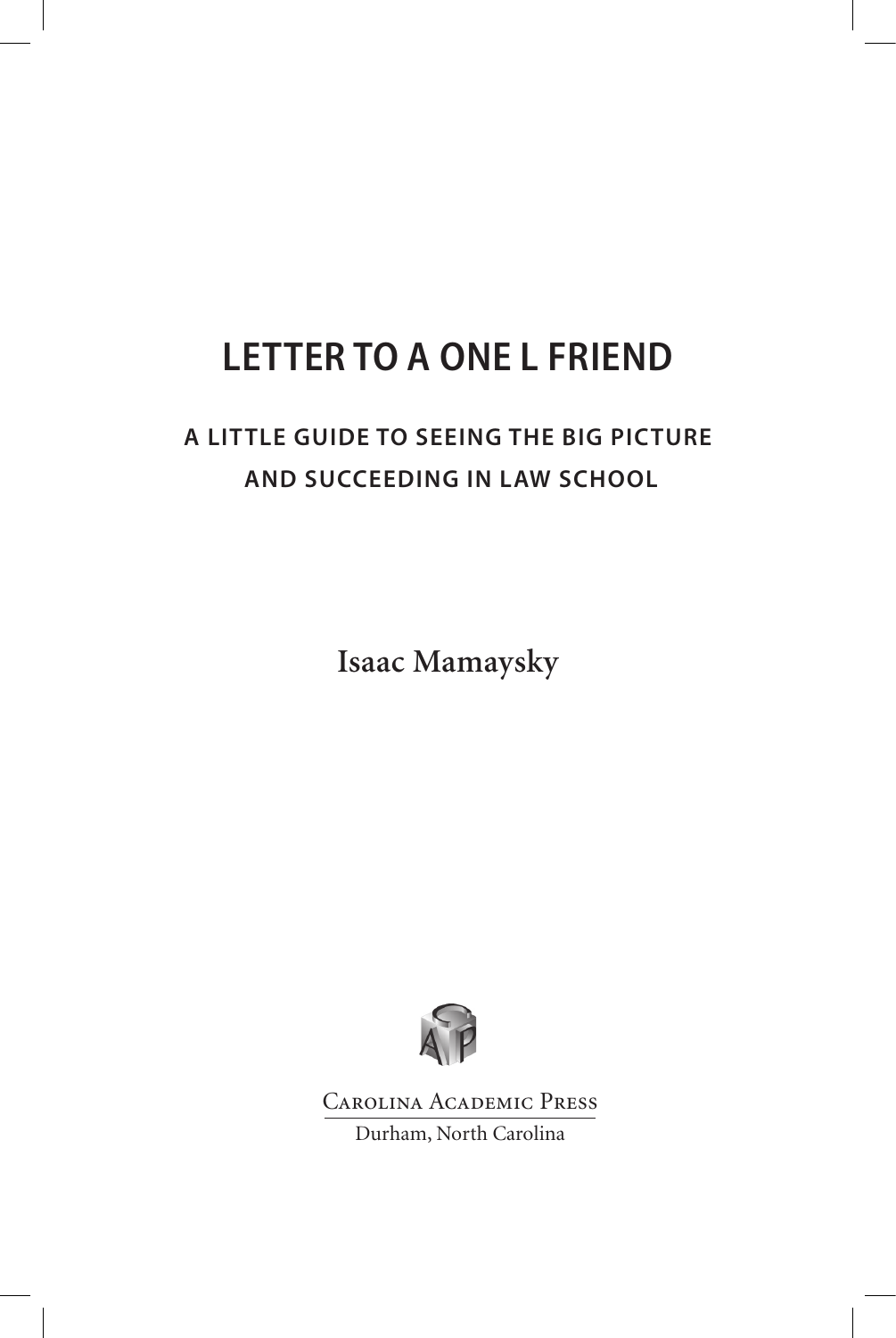Copyright © 2019 Isaac Mamaysky ISBN 978-1-5310-1103-1 e-ISBN 978-1-5310-1104-8

All Rights Reserved.

Library of Congress Cataloging-in-Publication Data Names: Mamaysky, Isaac, author. Title: Letter to a one L friend : a little guide to seeing the big picture and succeeding in law school / by Isaac Mamaysky. Description: Durham, North Carolina : Carolina Academic Press, LLC, [2019] | Includes bibliographical references. Identifiers: LCCN 2019003155 | ISBN 9781531011031 (alk. paper) Subjects: LCSH: Law--Study and teaching--United States--Handbooks, manuals, etc. | Law students--United States--Handbooks, manuals, etc. | Law--Anecdotes. Classification: LCC KF283 .M36 2019 | DDC 340.071/173--dc23 LC record available at https://lccn.loc.gov/2019003155 Carolina Academic Press 700 Kent Street Durham, North Carolina 27701

Telephone (919) 489-7486

Fax (919) 493-5668

www.cap-press.com

Printed in the United States of America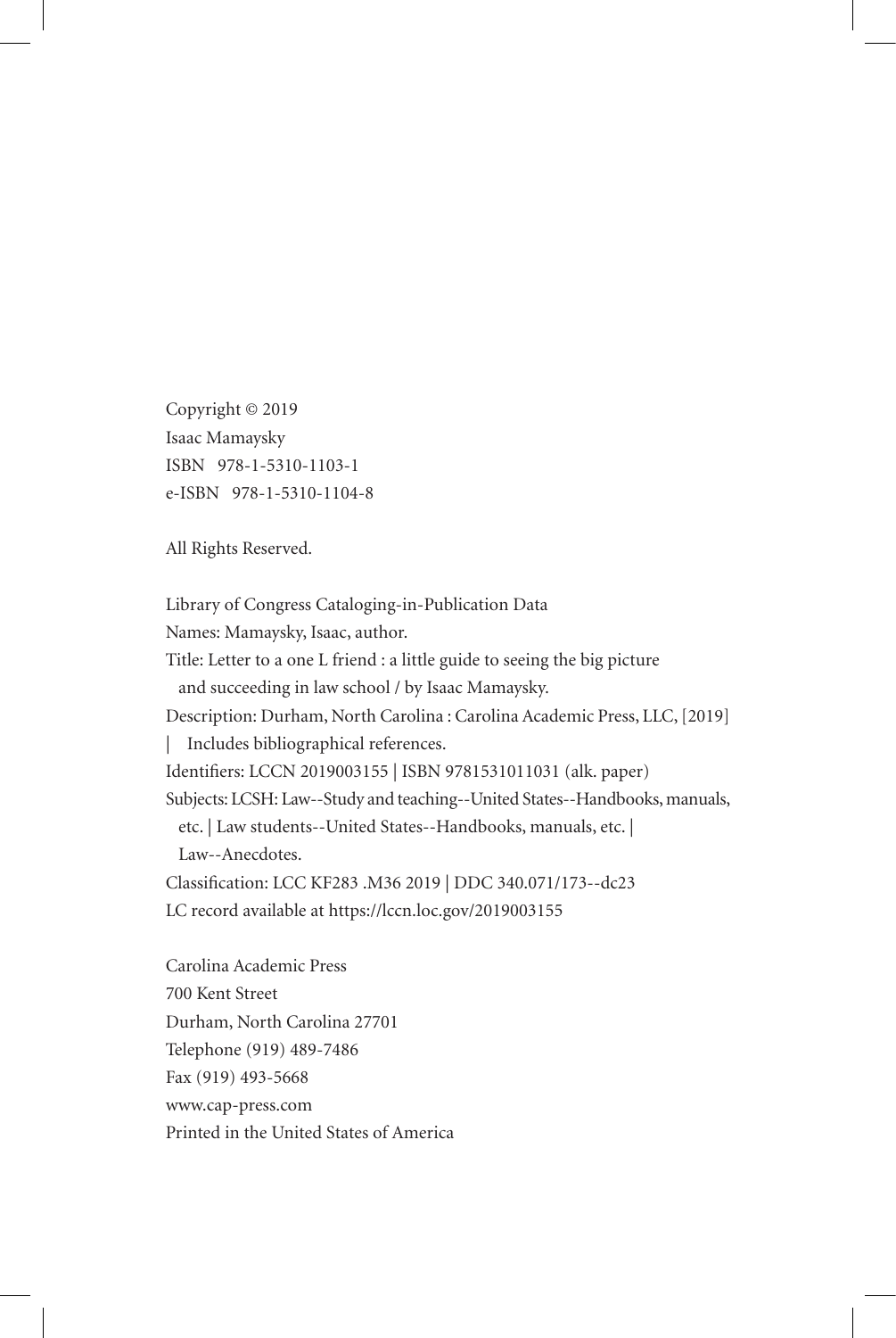*To Lisa, Eve, and Levi*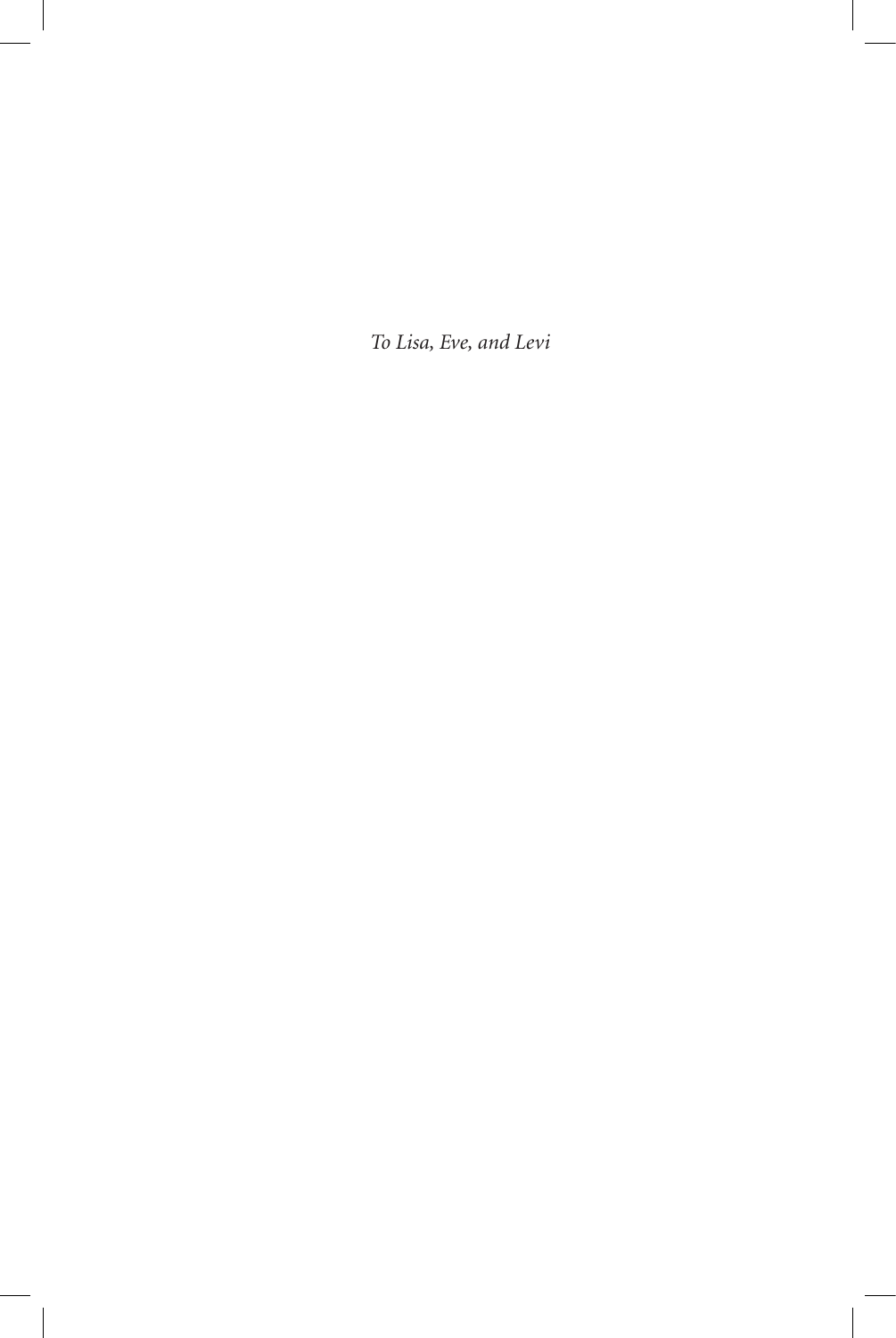*"When one has finished building one's house, one suddenly realizes that in the process one has learned something that one really needed to know in the worst way—before one began."*

*-Friedrich Nietzsche*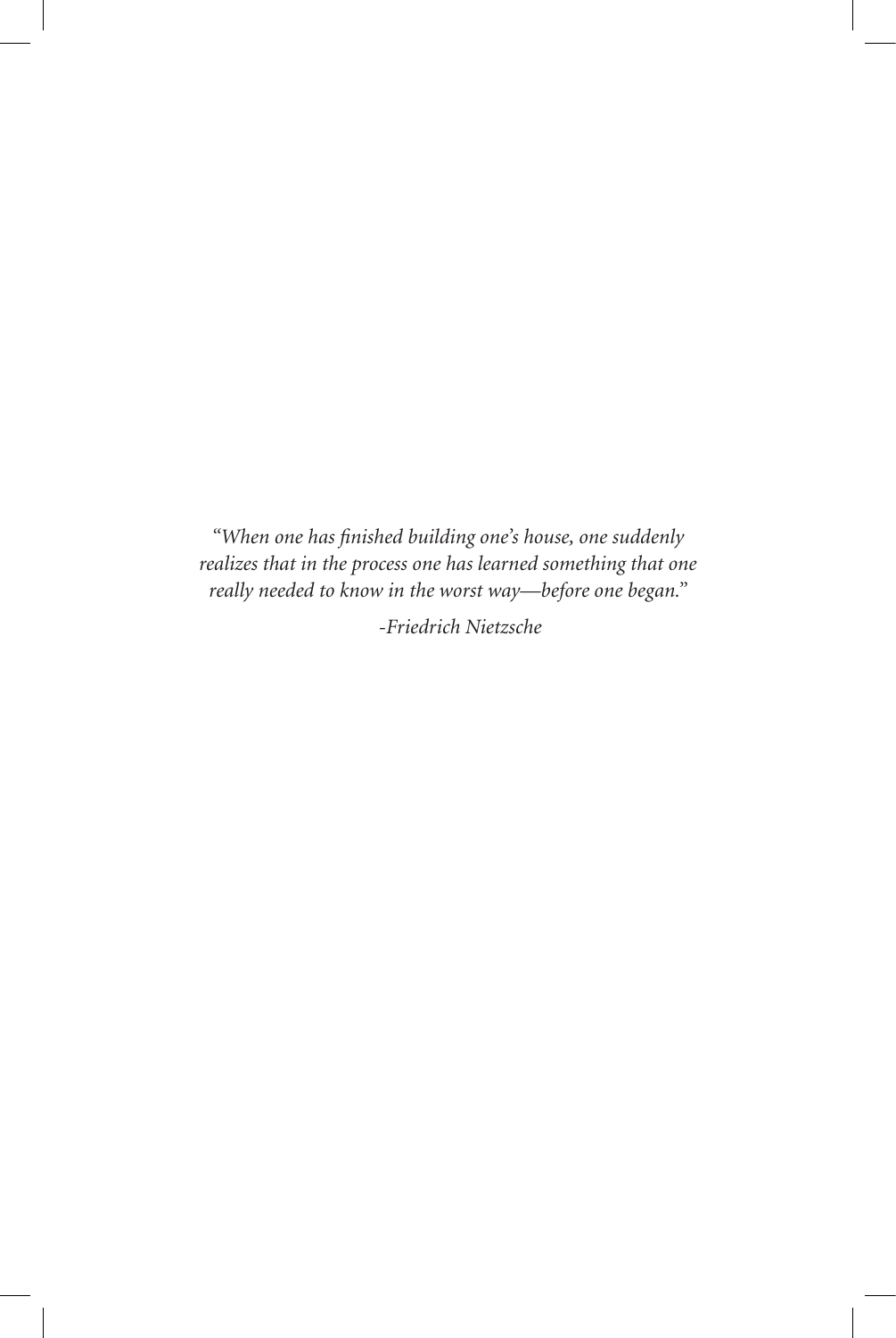| <b>ACKNOWLEDGMENTS</b>                        | xi             |
|-----------------------------------------------|----------------|
| <b>PREFACE</b>                                | xiii           |
| <b>FOREWORD</b>                               | XV             |
| INTRODUCTION<br>TRIAL BY FIRE                 | 3              |
| Key Points                                    | $\overline{4}$ |
| THE PARABLE OF THE OVERLY<br><b>CHAPTER 1</b> |                |
| ZEALOUS LAW STUDENT                           | 5              |
| Key Points                                    | 6              |
| THE JOY OF CASEBOOKS<br>CHAPTER 2             | 7              |
| A. A Lengthy Discussion on the Value          |                |
| of Brevity                                    | 7              |
| <b>B.</b> Reading Cases                       | 8              |
| 1. Writing Briefs                             | 8              |
| 2. A Briefer Brief                            | 9              |
| 3. Practice                                   | 9              |
| C. Picking Needles Out of a                   |                |
| Haystack                                      | 11             |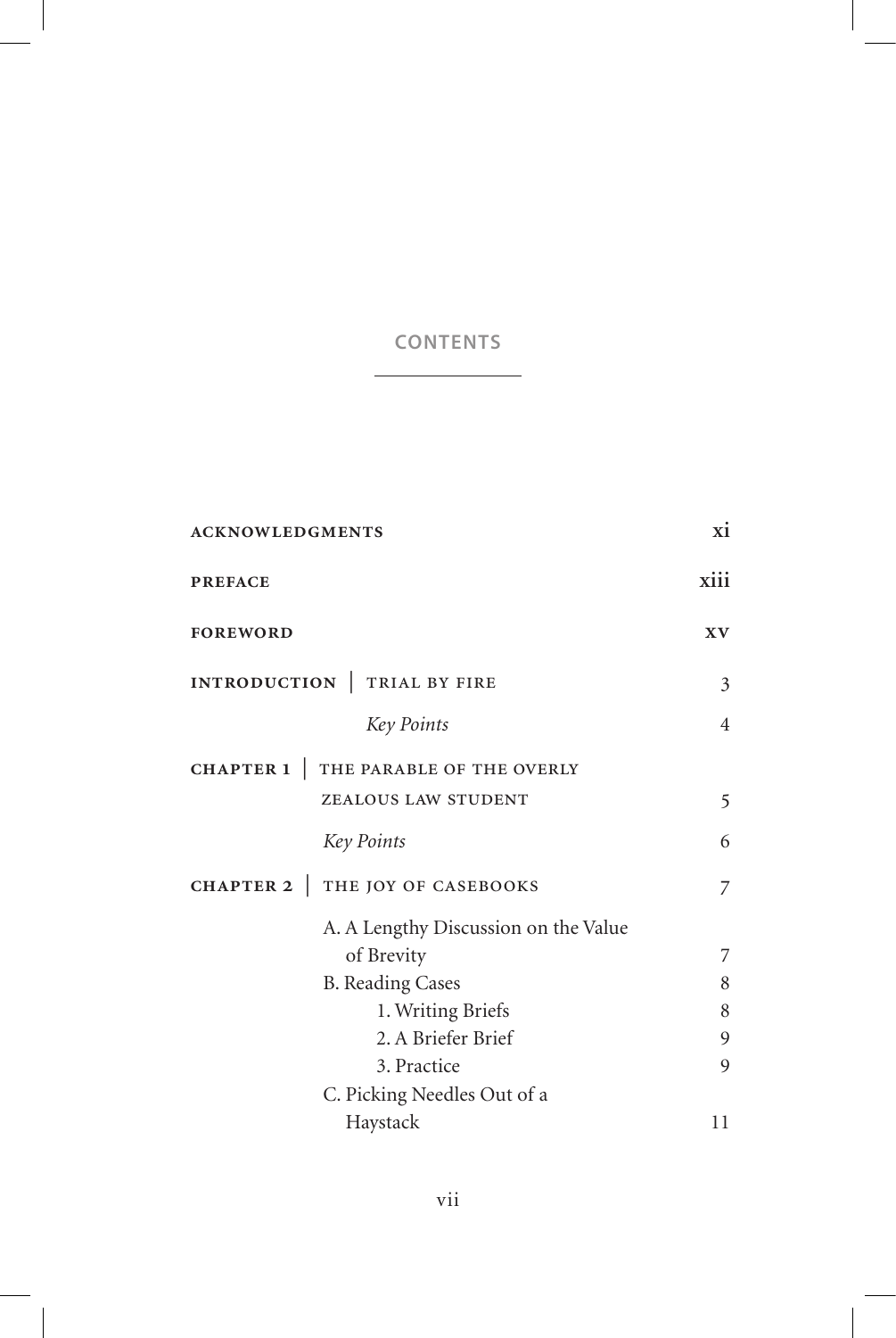|                                       | D. The "Notes and Questions" Section           | 13 |
|---------------------------------------|------------------------------------------------|----|
|                                       | E. Conclusion: Err on the Side of              |    |
|                                       | <b>Exclusion When Reading</b>                  | 14 |
|                                       | Key Points                                     | 14 |
| CHAPTER 3<br>$\overline{\phantom{a}}$ | MAKING THE MOST OF CLASS TIME                  | 17 |
|                                       | A. The Socratic Method                         | 17 |
|                                       | 1. Read Casebooks to Prepare                   |    |
|                                       | for Exams, Not for Class                       | 19 |
|                                       | <b>B.</b> Class Notes                          | 20 |
|                                       | 1. The Internet Distraction                    | 20 |
|                                       | 2. Err on the Side of Inclusion                |    |
|                                       | During Class                                   | 20 |
|                                       | Key Points                                     | 21 |
|                                       | CHAPTER 4   THE BIG PICTURE AND THE IMPORTANCE |    |
|                                       | OF OUTLINING                                   | 23 |
|                                       | A. What is the Big Picture?                    | 23 |
|                                       | B. How to Outline                              | 24 |
|                                       | 1. The Value of a One-Page Outline             | 25 |
|                                       | a. The Big Picture is More                     |    |
|                                       | Important Than the Details                     | 25 |
|                                       | 2. The Importance of Headings                  | 26 |
|                                       | 3. Back Up Your Work Every Day                 | 27 |
|                                       | C. The Time Crunch                             | 27 |
|                                       | Key Points                                     | 28 |
| <b>CHAPTER 5</b>                      | COMMERCIAL OUTLINES DON'T WORK                 |    |
|                                       | (FOR THE MOST PART)                            | 29 |
|                                       | A. What Are Commercial Outlines?               | 30 |
|                                       | B. Why Commercial Outlines                     |    |
|                                       | Don't Work                                     | 30 |
|                                       | Key Points                                     | 32 |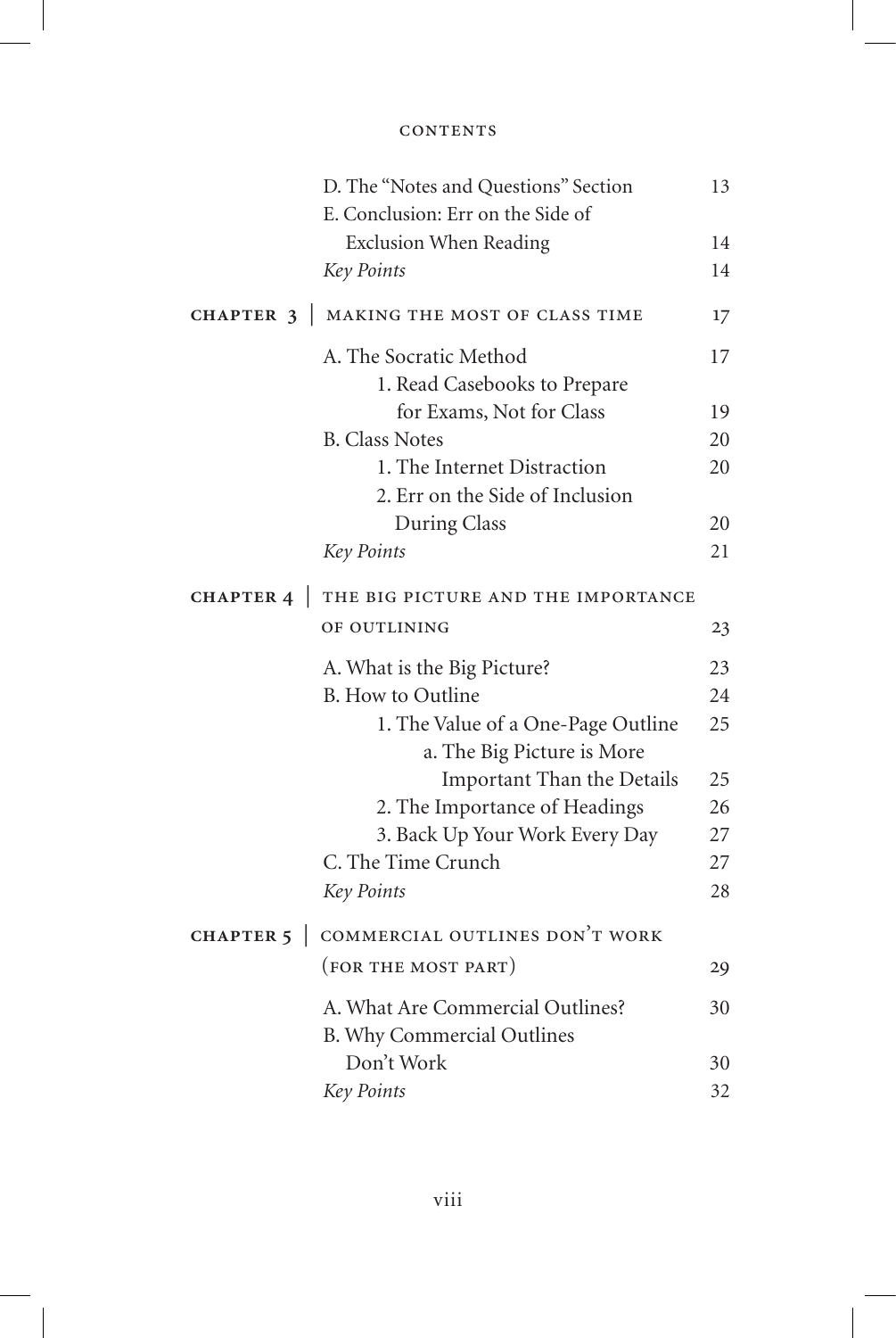| CHAPTER 6        | TRUSTING YOUR INTUITION AND            |    |
|------------------|----------------------------------------|----|
|                  | TALKING TO PROFESSORS                  | 33 |
|                  | Key Points                             | 34 |
| CHAPTER 7        | HOW TO ACE EXAMS                       | 35 |
|                  | A. The Risk of Typing Everything       |    |
|                  | You Know                               | 35 |
|                  | <b>B.</b> The Strategy                 | 36 |
|                  | C. "IRAC"                              | 37 |
|                  | D. Outlining and Highlighting          | 39 |
|                  | E. Time Management                     | 40 |
|                  | 1. A Wrinkle Regarding                 |    |
|                  | the First Question                     | 40 |
|                  | F. Practice Makes Perfect, or Does it? | 41 |
|                  | Key Points                             | 41 |
| CHAPTER 8        | THE IMPORTANCE OF 2L AND 3L            |    |
|                  | <b>CLASS SELECTION</b>                 | 43 |
|                  | A. Seminars Versus Curved Courses      | 44 |
|                  | <b>B. Some Common Concerns</b>         | 44 |
|                  | 1. The Bar Exam                        | 45 |
|                  | 2. Law Practice                        | 46 |
|                  | 3. How Your Schedule Appears           |    |
|                  | to Employers                           | 46 |
|                  | C. The Value of Peer Evaluation        | 46 |
|                  | D. Exam Schedules                      | 47 |
|                  | E. Conclusion                          | 47 |
|                  | Key Points                             | 48 |
| <b>CHAPTER 9</b> | TAKING CARE OF YOURSELF:               |    |
|                  | CULTIVATING HEALTH, HAPPINESS,         |    |
|                  | AND A RESILIENT MINDSET                | 49 |
|                  | A. The Wrong Way                       | 49 |
|                  | <b>B.</b> A Better Alternative         | 49 |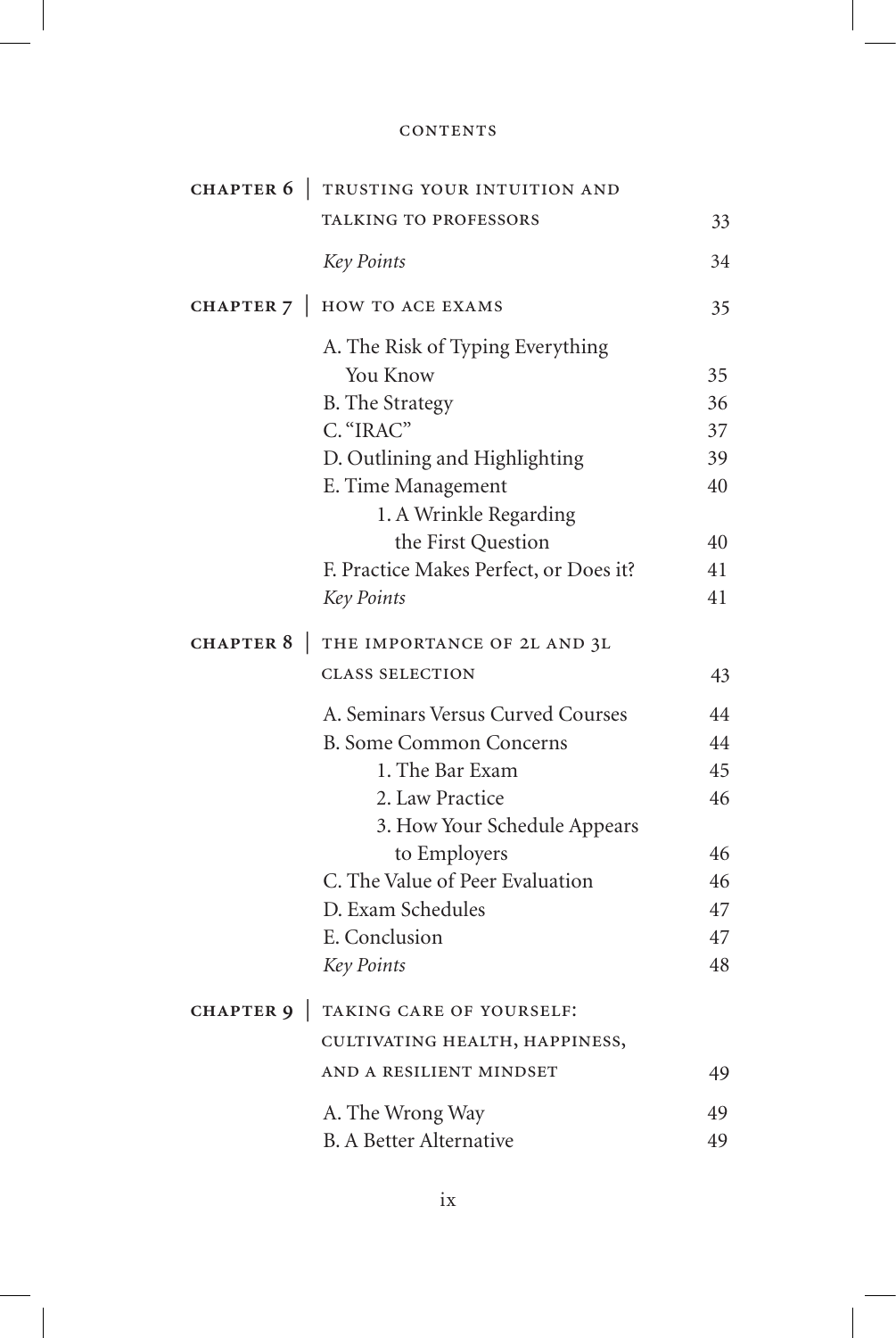| C. Sleep Before Exams                                               | 50 |
|---------------------------------------------------------------------|----|
| D. A Resilient, Growth Mindset                                      | 51 |
| Key Points                                                          | 52 |
| EMPLOYMENT: THE LIGHT AT THE<br><b>CHAPTER 10</b>                   |    |
| <b>END OF THE TUNNEL</b>                                            | 55 |
| A. The Multiple Meanings of                                         |    |
| "Finding a Job"                                                     | 56 |
| B. The Foundations of Finding a Job                                 | 57 |
| C. The Standard Path                                                | 57 |
| D. Beyond On-Campus Interviews                                      | 58 |
| E. Finding Potential Employers                                      | 59 |
| F. Make Sure to Hustle                                              | 60 |
| Key Points                                                          | 60 |
| <b>CONCLUSION</b>                                                   | 61 |
| PRACTICE BRIEFING:<br>APPENDIX A                                    |    |
| HAMMONTREE V. JENNER                                                | 63 |
| PRACTICE BRIEFING:<br><b>APPENDIX B</b><br>$\overline{\phantom{a}}$ |    |
| SHAPIRA V. UNION NATIONAL BANK                                      | 69 |
| PRACTICE BRIEFING:<br><b>APPENDIX C</b>                             |    |
| DODGE V. FORD MOTOR COMPANY                                         | 77 |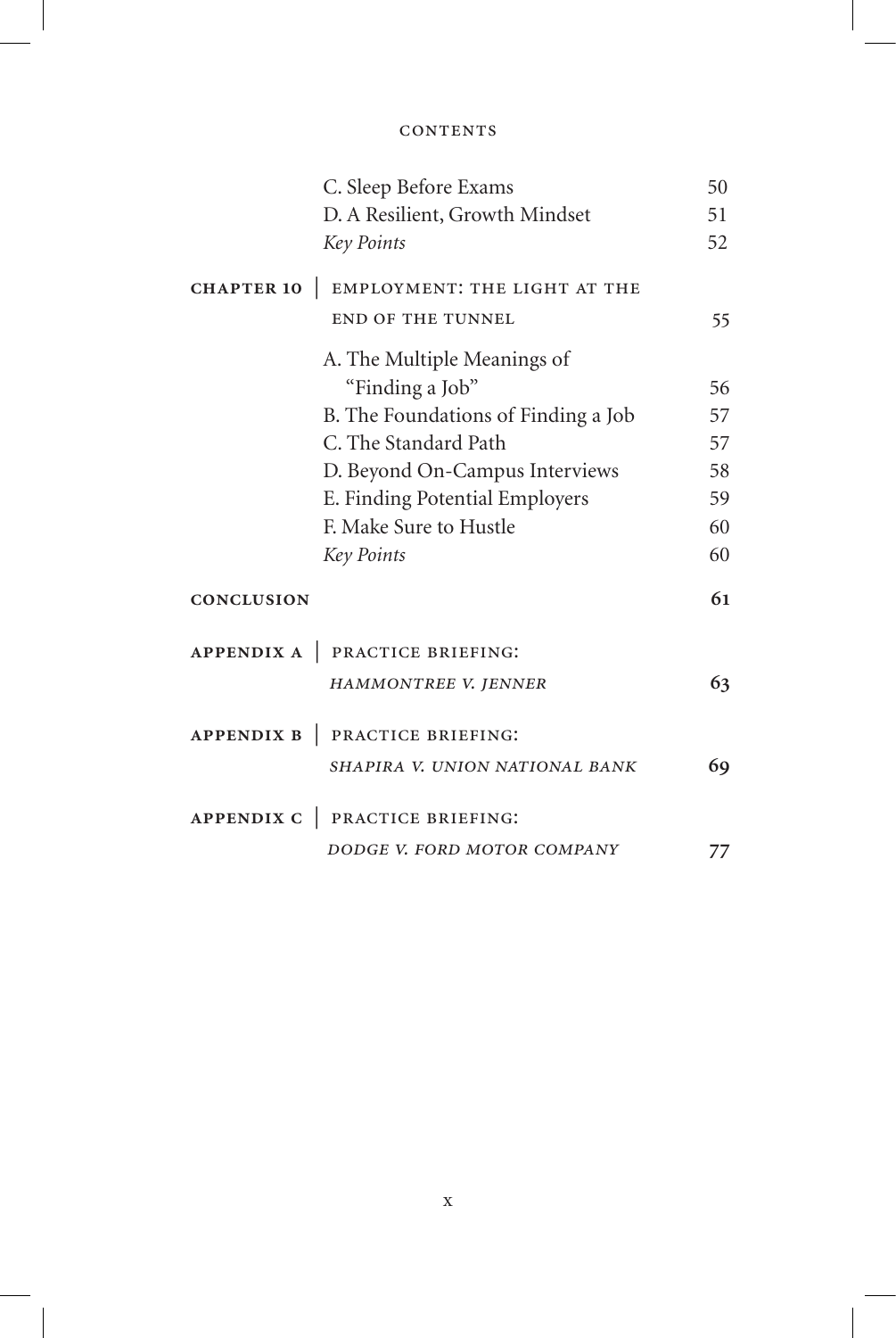#### **ACKNOWLEDGMENTS**

This book was born out of a letter I wrote to a friend who was just starting law school. Perhaps I felt compelled to help him out of a debt of gratitude to the countless people who helped me.

Lisa, thank you for your love, partnership, encouragement, and insightful editing. In this project and everything else in life, your support means so much to me. Eve and Levi, thank you for bringing so much joy into our lives. If you ever decide to attend law school, perhaps this book might be helpful.

Mom and dad, your faith in me is the foundation of anything I might accomplish. Your work ethic, dedication, and resilience are an example to the younger members of our family. Thank you for being amazing parents and grandparents.

Rosalie, Lester  $(Z''L)$ , and Mara, thank you for making our individual aspirations into family projects. And thank you for so frequently and lovingly watching the babies (and dog), and thus creating a window to pursue projects like this.

Kelly and Harry, remember those letters of advice you wrote when I started college? I loved reading them, and they were always in the back of my mind while writing this book. Thank you for being the best brother and sister-in-law anybody could ask for. Sasha, Talia, and Liv, thank you for making everything brighter and being amazing role models for Eve and Levi.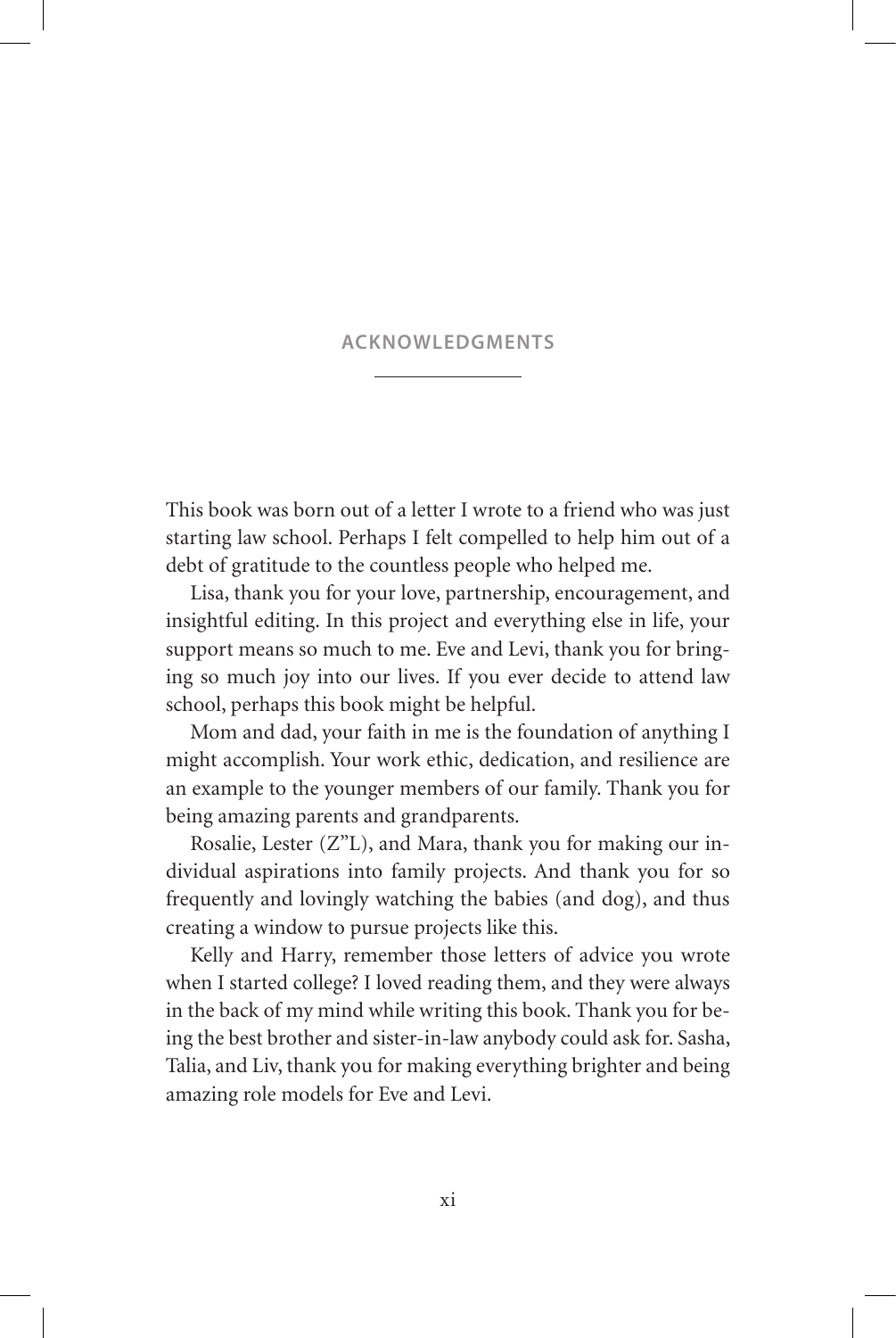Cheryl, thank you for inspiring me and so many of your former students, and empowering us to live better lives using the tools of philosophy. The world needs more teachers like you.

Professor Farnsworth, your Civil Procedure midterm was my first exam. After submitting my answers, I spent a couple weeks questioning whether I was cut out for law school. And then I received my grade. Your kindness put the wind back in my sails, and I remain grateful after all these years.

Wentworth Miller, I attended your LEEWS workshop towards the end of first semester. Those few hours transformed my approach to law school, and I'm sure some of your lessons have made their way into this book. I recommend your course to all my readers.

Alon, Dani, Jacob (a classmate in spirit), Karim, Katie, Pete, Rishab, Stacey, and Vikas, when I think back to our lunches in the faculty dining room, nights at Cornwall's, epic ski trips, coffee-fueled study sessions, and pure joy celebrating the end of finals, it always brings a big smile to my face. I look back warmly on law school because of your friendship. As Katie used to shout before each exam, "Good luck everyone!"

Cousin David, Elliot, Laurie, and Rachel, I am proud that you are my coworkers and friends. You are the best team anyone could ask for. Your talented management and deep care for our work allow me to spend time on projects like this. I am so grateful for all of you.

Karim, thank you for patiently editing this book, multiple times, and enthusiastically agreeing to write the foreword. Your influence is felt throughout.

Finally, Carol McGeehan, Kathleen Soriano Taylor, and the entire staff of Carolina Academic Press, thank you for making this project a reality.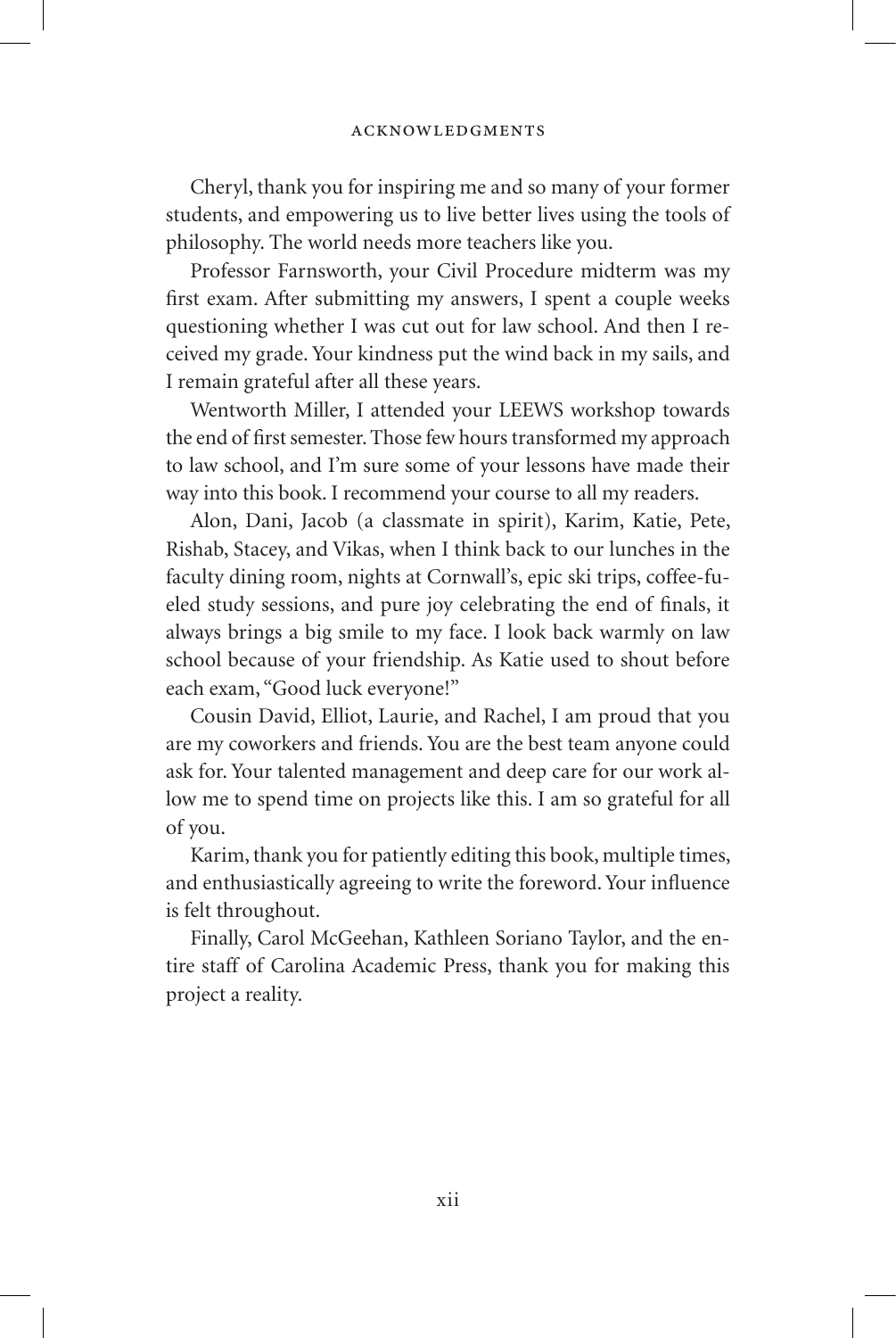#### **PREFACE**

I wrote this book with one goal: to teach you how to earn high grades in law school. I tried to make it a quick, easy read that you can finish in a few hours and then reference as needed during 1L year and beyond.

As you may have already discovered, many books on this topic are much longer and broader in scope. Often written by brilliant, well-intentioned professors who have long forgotten what it's like to be students, they include chapters on who should attend law school, the lawyer's impact on society, and conflicting theories of legal reasoning. While these are certainly interesting and valuable topics, I wanted *Letter to a 1L Friend* to be different, and much shorter.

In my final year of law school, an attorney friend advised me to read *The Curmudgeon's Guide to Practicing Law*. The book is punchy, humorous, full of anecdotes, and exactly what every new associate needs to know but nobody tells them. I read the whole thing in a couple hours and referenced it throughout my first few years of practice. I kept thinking, *this is the kind of book new law students need*. And then I wrote *Letter to a 1L Friend*.

After reading this short guide, my goal is for you to arrive on the first day of school ready to hit the ground running. You'll know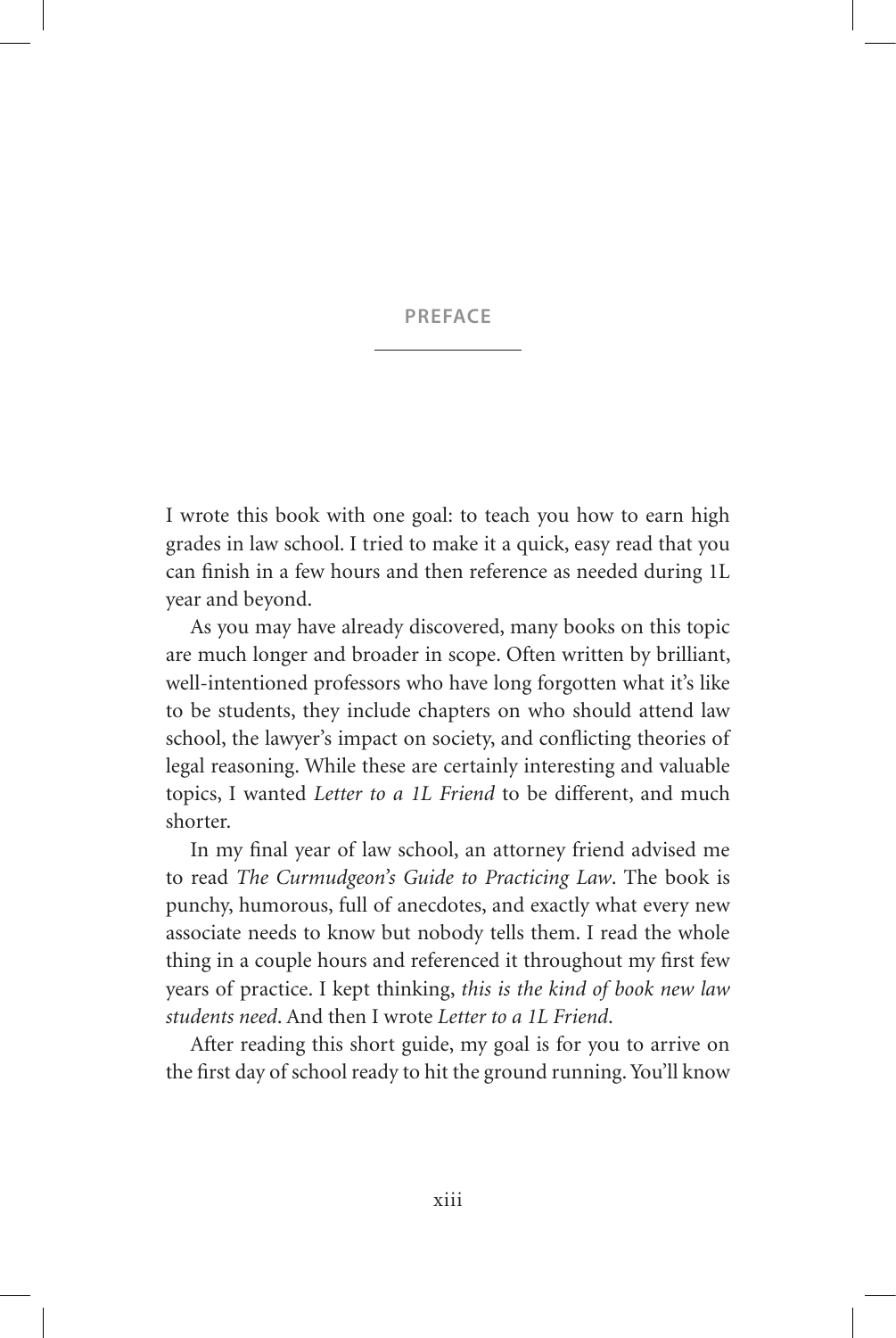#### preface

exactly what to expect and exactly what to do to rise to the very top of your class. I wish you the best of luck.

> Isaac Mamaysky Rye, NY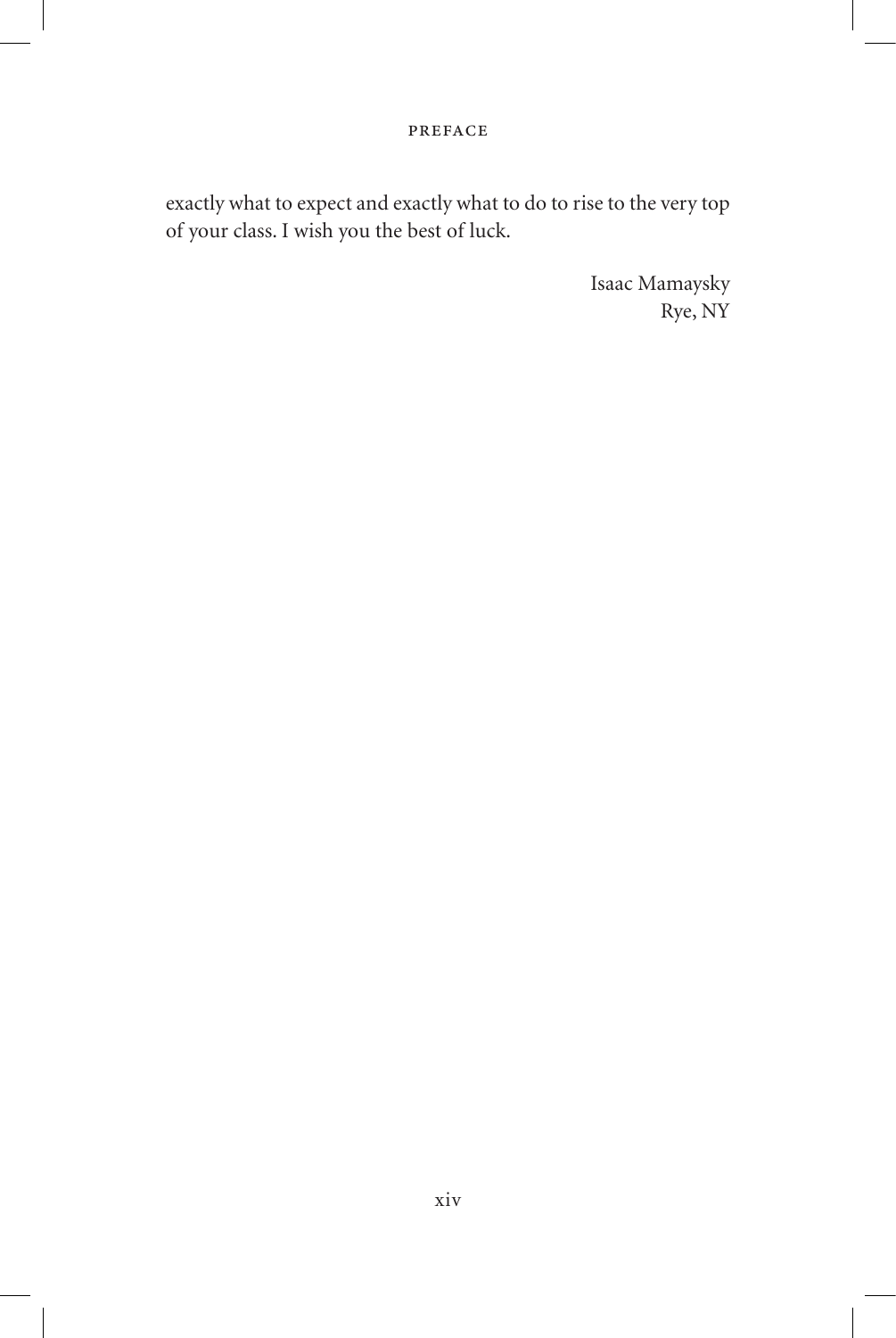#### **FOREWORD**

"Assumpsit" was the first word that I read in law school.

I was a new law student and had just started my reading assignment for contracts, one of the required first year classes. The assignment involved reading several ancient legal cases in a textbook creatively titled "Contracts." In fact, the textbook itself looked like it could have been as old as the cases. It reproduced each case, one after another, with little in the way of context or guidance. It was the first case in that Contracts casebook that began with a oneword sentence: "Assumpsit."

I dutifully looked up the word in my legal dictionary, typed the definition into my notes, and continued reading, often stopping to look up unfamiliar words and reread confusing passages. The reading assignment took much longer than expected, but by the end of the night, I felt reasonably sure that I understood what happened in all the cases. "That wasn't too bad," I thought to myself.

The next day in class, however, I quickly learned that our professor was less interested in the details of each case and more interested in the legal principle, or what each case meant about the law. As the semester went on, I would also learn that he expected us to understand how the cases fit together.

Two cases that seemed particularly mysterious, at least to us first-year law students, illustrate this point well. One involved a dispute about ownership of a goat, the other a cow. The facts were